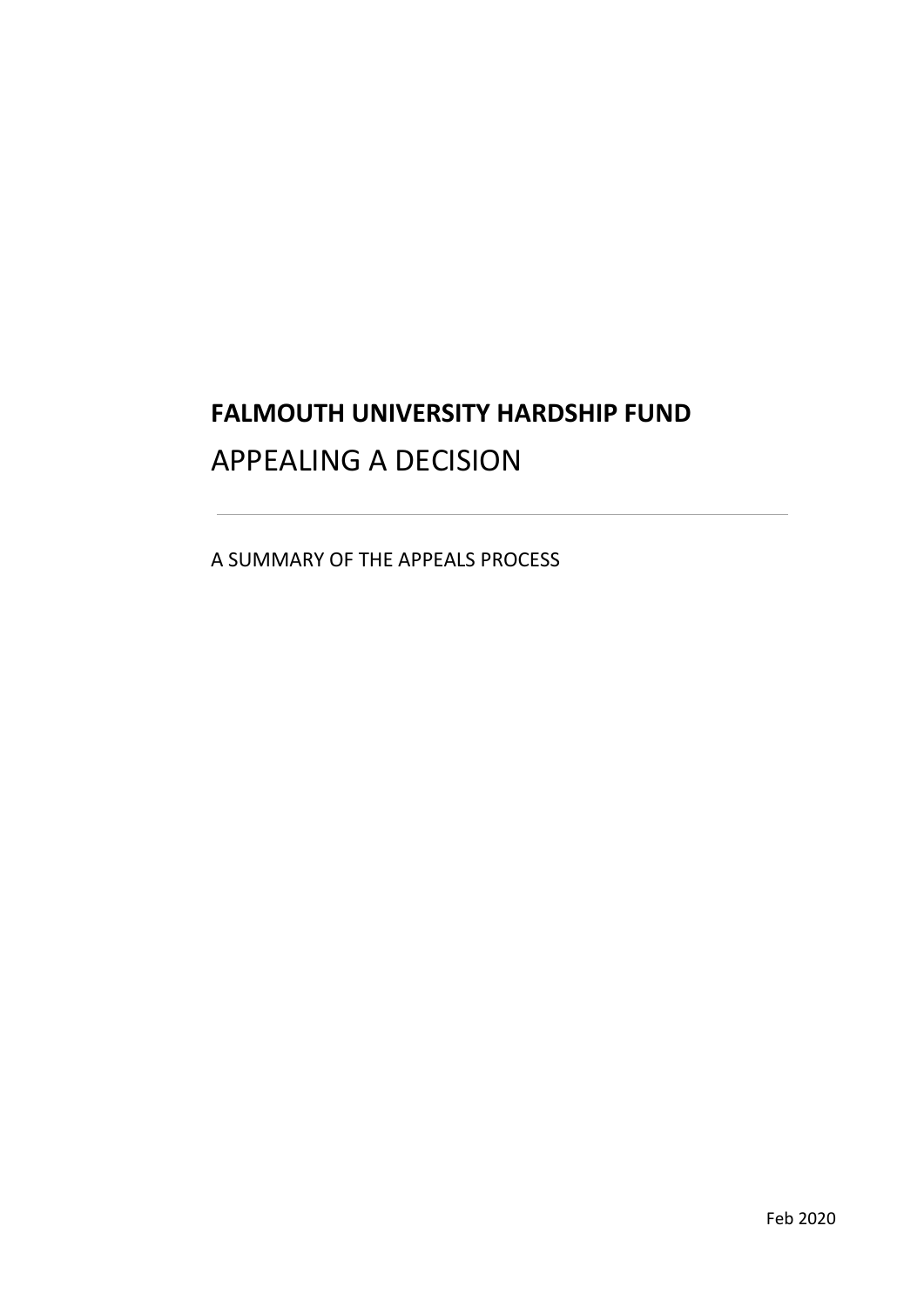THE FALMOUTH UNIVERSITY HARDSHIP FUND IS DESIGNED TO HELP STUDENTS WHO HAVE ENCOUNTERED **UNFORESEEN** FINANCIAL PROBLEMS DURING THE ACADEMIC YEAR. WHILST THE INITIAL ASSESSMENT WILL CONSIDER YOUR INCOME, OUTGOINGS AND ORIGINAL FINANCIAL PLAN, SOME STUDENTS MAY WISH TO APPEAL THE ORIGIONAL DECISION.

 THESE NOTES ARE DESIGNED TO HELP YOU UNDERSTAND WHAT INFORMATION IS REQUIRED WHEN **APPEALLING** A PANEL DECISION.

### **Contents**

 In addition to this information sheet; further guidance is available on each stage of the assessment process:

- General Notes and Terms
- Course Information
- Personal Details
- Expenditure
- Income
- Supporting Evidence